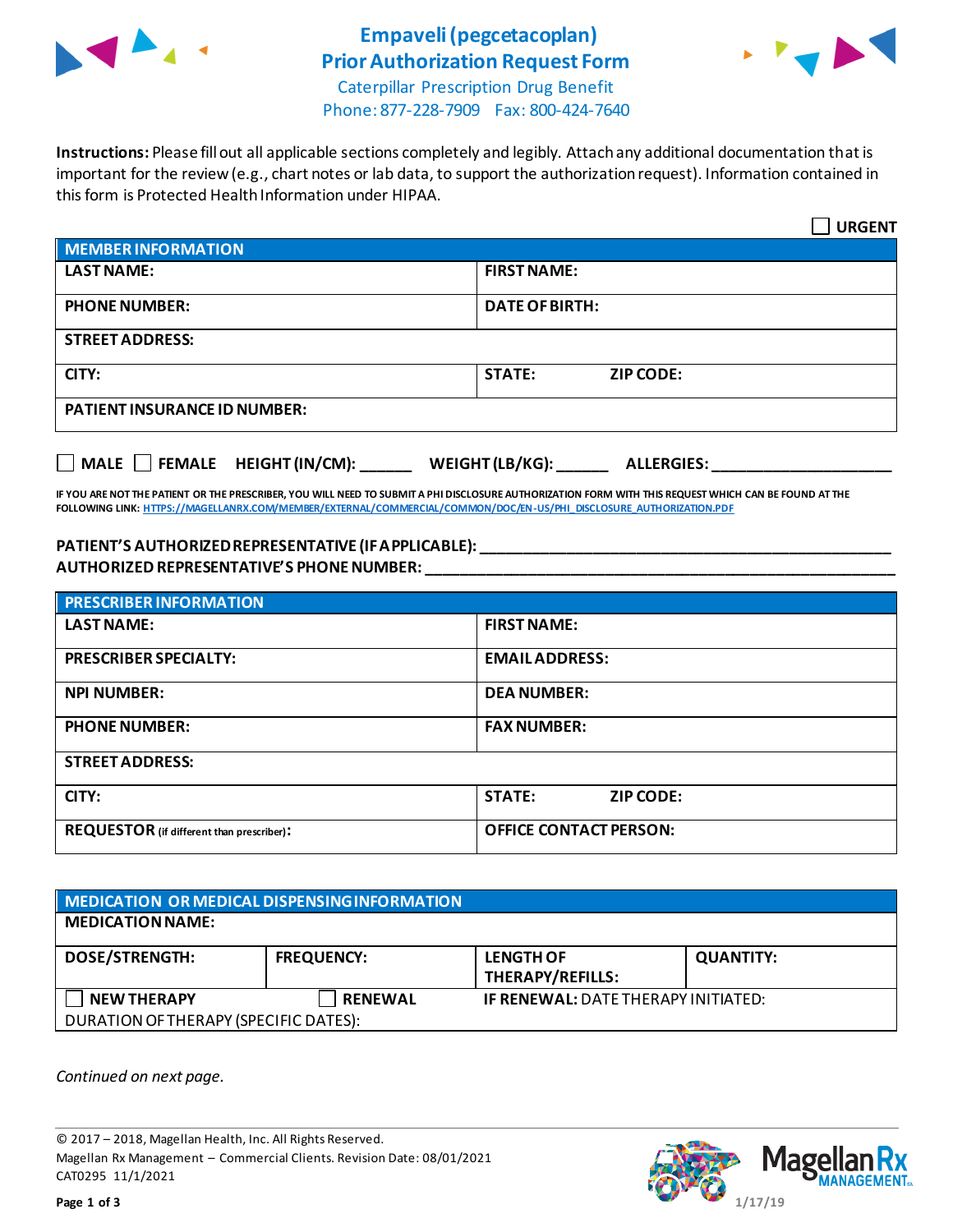



Caterpillar Prescription Drug Benefit Phone: 877-228-7909 Fax: 800-424-7640

| <b>MEMBER'S LAST NAME:</b>                                                                                                                                                                                                                                                                                                                                                                                                                                                                                               | <b>MEMBER'S FIRST NAME:</b><br><u> 1989 - Johann Harry Harry Harry Harry Harry Harry Harry Harry Harry Harry Harry Harry Harry Harry Harry Harry</u> |                                                       |  |  |
|--------------------------------------------------------------------------------------------------------------------------------------------------------------------------------------------------------------------------------------------------------------------------------------------------------------------------------------------------------------------------------------------------------------------------------------------------------------------------------------------------------------------------|------------------------------------------------------------------------------------------------------------------------------------------------------|-------------------------------------------------------|--|--|
|                                                                                                                                                                                                                                                                                                                                                                                                                                                                                                                          | 1. HAS THE PATIENT TRIED ANY OTHER MEDICATIONS FOR THIS CONDITION?                                                                                   | YES (if yes, complete below)<br><b>NO</b>             |  |  |
| <b>MEDICATION/THERAPY (SPECIFY</b><br>DRUG NAME AND DOSAGE):                                                                                                                                                                                                                                                                                                                                                                                                                                                             | <b>DURATION OF THERAPY (SPECIFY</b><br>DATES):                                                                                                       | <b>RESPONSE/REASON FOR</b><br><b>FAILURE/ALLERGY:</b> |  |  |
| <b>2. LIST DIAGNOSES:</b>                                                                                                                                                                                                                                                                                                                                                                                                                                                                                                |                                                                                                                                                      | ICD-10:                                               |  |  |
| □ Paroxysmal Nocturnal Hemoglobinuria (PNH)<br>□ Other diagnosis:<br>$ICD-10$<br>3. REQUIRED CLINICAL INFORMATION: PLEASE PROVIDE ALL RELEVANT CLINICAL INFORMATION TO SUPPORT A                                                                                                                                                                                                                                                                                                                                         |                                                                                                                                                      |                                                       |  |  |
| PRIOR AUTHORIZATION.<br><b>Clinical Information:</b><br>Is this drug being prescribed to this patient as part of a treatment regimen specified within a sponsored clinical<br>trial? □ Yes □ No<br>Has the patient been on a stable dose of eculizumab (Soliris) for at least 3 months ? $\Box$ Yes $\Box$ No<br>Does the patient's most recent hemoglobin level while taking Soliris equal less than 10.5g/dL?<br>$\Box$ Yes $\Box$ No (please submit documentation)                                                    |                                                                                                                                                      |                                                       |  |  |
| Has the patient previously required a blood transfusion ? $\Box$ Yes $\Box$ No<br>Has the patient previously received bone marrow transplantation? $\square$ Yes $\square$ No                                                                                                                                                                                                                                                                                                                                            |                                                                                                                                                      |                                                       |  |  |
| Are there any other comments, diagnoses, symptoms, medications tried or failed, and/or any other information the<br>physician feels is important to this review?                                                                                                                                                                                                                                                                                                                                                         |                                                                                                                                                      |                                                       |  |  |
| Please note: Not all drugs/diagnosis are covered on all plans. This request may be denied unless all required<br>information is received.                                                                                                                                                                                                                                                                                                                                                                                |                                                                                                                                                      |                                                       |  |  |
| ATTESTATION: I attest the information provided is true and accurate to the best of my knowledge. I understand that<br>the Health Plan, insurer, Medical Group or its designees may perform a routine audit and request the medical<br>information necessary to verify the accuracy of the information reported on this form.                                                                                                                                                                                             |                                                                                                                                                      |                                                       |  |  |
|                                                                                                                                                                                                                                                                                                                                                                                                                                                                                                                          | Prescriber Signature or Electronic I.D. Verification: __________________________                                                                     | Date:                                                 |  |  |
| CONFIDENTIALITY NOTICE: The documents accompanying this transmission contain confidential health information that is legally privileged. If<br>you are not the intended recipient, you are hereby notified that any disclosure, copying, distribution, or action taken in re liance on the contents<br>of these documents is strictly prohibited. If you have received this information in error, please notify the sender immediately (via return FAX)<br>and arrange for the return or destruction of these documents. |                                                                                                                                                      |                                                       |  |  |

© 2017 – 2018, Magellan Health, Inc. All Rights Reserved. Magellan Rx Management – Commercial Clients. Revision Date: 08/01/2021 CAT0295 11/1/2021